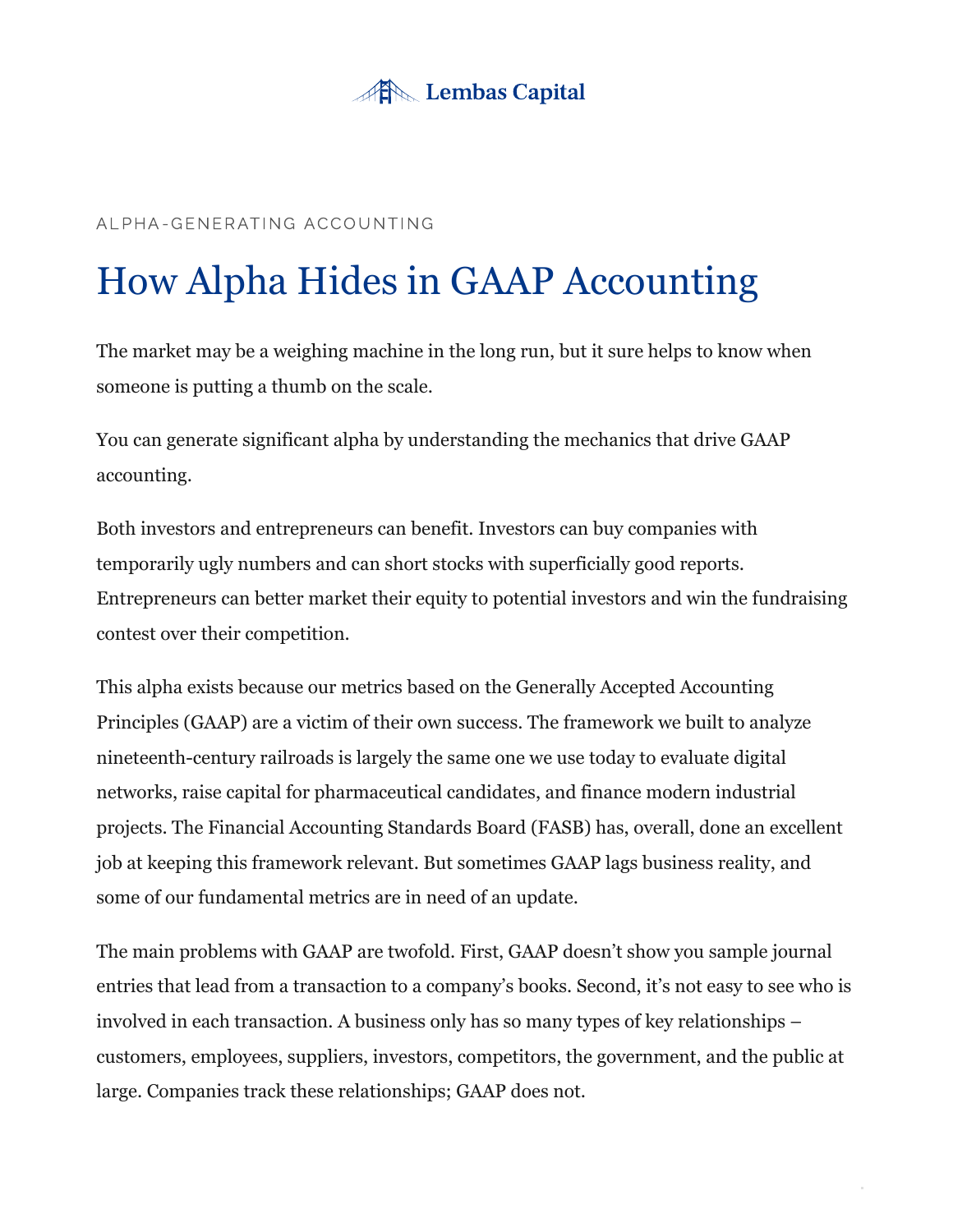The solution is simple. Walk through the major GAAP drivers from journal entries to public reporting and parse out those relationships to reframe our existing metrics. I'll spare you a long weekend with the *[Accountants' Handbook](https://www.wiley.com/en-us/Accountants%27+Handbook%2C+2+Volume+Set%2C+12th+Edition-p-9781118171806)* and start with my conclusions:

- 1. "Revenue" Isn't Revenue (It's Contract Timing)
- 2. The Cash Conversion Cycle Should Be Measured in % and Include Deferred Revenue
- 3. "Free Cash Flow" Isn't Free Cash Flow (It's an Accrual Metric)
- 4. WACC Should Include All Liabilities
- 5. Equity and Share-Based Compensation Should Be Marked to Market

You can generate alpha by recognizing how reported GAAP numbers will attract or rebuff capital from the investment community at large. It's not enough to find an accounting flaw that will later resolve itself. You need to understand how other investors will trade on that information in order to capture the mispricing.

Return on equity is the glue that holds GAAP together, so that's where we'll start.

### **Why Can't We Just Use Return on Equity?**

The idea of long-term risk-adjusted return on capital **existed long before economists invented the term for it.** The old merchants of Venice may not have known the modern rules for what should be booked as revenue this year vs. next year, but they surely thought hard about their return on investment. What gets measured gets managed, so double-entry accounting was developed in the Middle Ages to track businesses and reduce bookkeeping mistakes.

In 1914, **[Donaldson Brown](https://en.wikipedia.org/wiki/Donaldson_Brown)** at the DuPont Company invented a way to use double-entry accounting for business analysis. He broke down the inputs to after-tax earnings per each invested dollar, making it easier to isolate which drivers matter most for a company's return on investment. Everyone today calls this **[return on equity](https://www.jstor.org/stable/43486728?seq=1)** (ROE) analysis.

#### **Fig 1. The DuPont Return on Equity Formula**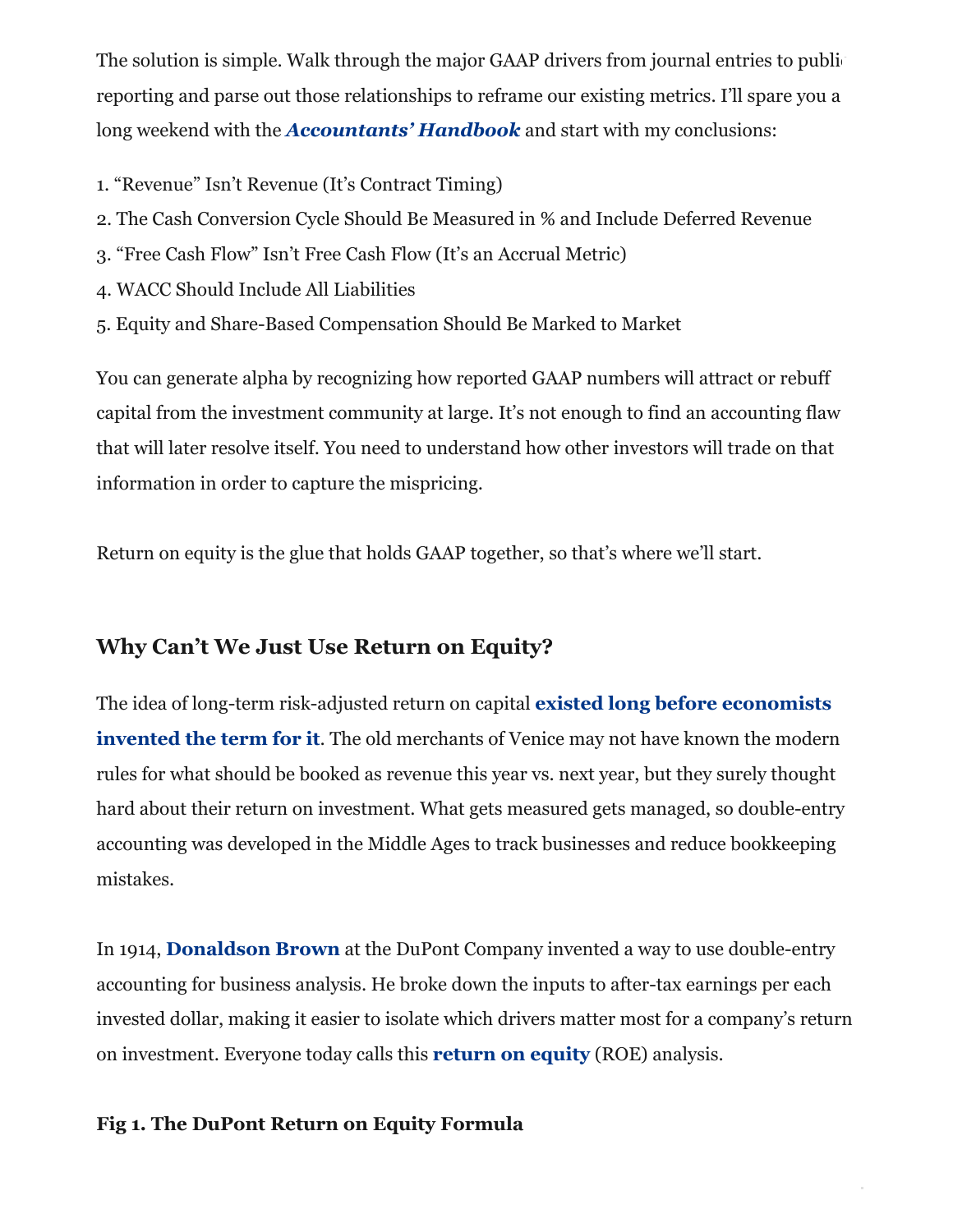

|                | <b>Return on Equity =</b> |                          | <b>Net income</b> |               |
|----------------|---------------------------|--------------------------|-------------------|---------------|
|                |                           |                          | <b>Equity</b>     |               |
| 1              | $\mathbf{P}$              | 3                        |                   | 5             |
| <b>Revenue</b> | <b>EBIT</b>               | <b>Net income</b><br>EBT |                   | <b>Assets</b> |
| <b>Assets</b>  | <b>Revenue</b>            | <b>FRIT</b>              | EBT               | <b>Equity</b> |

*Source: Lembas Capital*

So long as revenue, expenses, assets, and liabilities are accurately booked, executives can use the DuPont ROE formula to assess where each of their business units is outperforming or underperforming. One might need to work on increasing sales turnover (#1 in Fig 1); another might be better served by improving operating efficiency (#2).

The problem, as we all know, is that accounting reports often do not map closely to business reality.

## **Mapping GAAP to Relationships**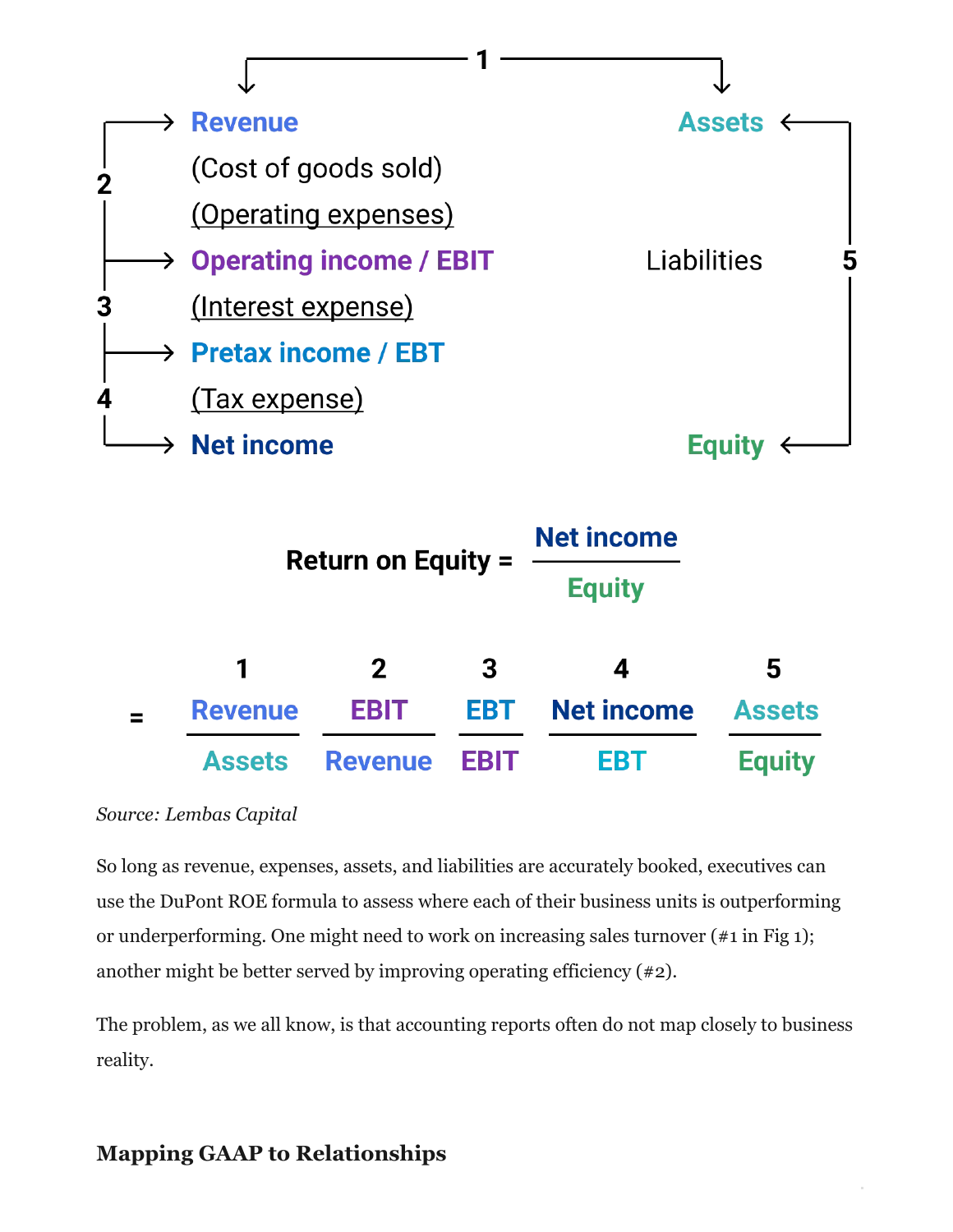Businesses don't run on accounting outcomes. They run on relationships.

No entrepreneur worth her salt needs a consultant to tell her to build a competitive moat or to earn a high return on equity. She would, however, be interested to hear of a cost-effective customer acquisition channel or of an untapped pool of talented employees or of a new supplier that could reduce her cost of goods sold. Her business's GAAP accounting outputs are tied to the relationships that she builds and maintains.

Just like Donaldson Brown broke down return on equity into its constituent parts, we should categorize each line item in GAAP accounting by the type of business relationship involved.

| Relationship         | Income Statement            | A on Balance Sheet            | Cash Flow Statement             |
|----------------------|-----------------------------|-------------------------------|---------------------------------|
| <b>Customers</b>     | Sales                       | ∆ Accounts/Receivable (A)     |                                 |
|                      |                             | ∆ Deferred Revenue (L)        | Cash collected from customers   |
| <b>Employees</b>     | (COGS expense, portion)     | ∆ Capitalized R&D/S&M (A)     |                                 |
|                      | (R&D expense, portion)      | ∆ Cash Wages Payable (L)      |                                 |
|                      | (S&M expense, portion)      | ∆ Share Comp Payable (L)      |                                 |
|                      | (G&A expense, portion)      |                               | (Cash paid to employees)        |
| <b>Suppliers</b>     | (COGS expense, portion)     | $\Delta$ Inventory (A)        |                                 |
|                      | (R&D expense, portion)      | ∆ Accounts/Payable (L)        |                                 |
|                      | (S&M expense, portion)      |                               |                                 |
|                      | (G&A expense, portion)      |                               | (Cash paid to suppliers)        |
| Capex                | (Depreciation expense)      | $\Delta$ Net Fixed Assets (A) | (Tangible capex paid in cash)   |
|                      | (Amortization expense)      | ∆ Net Intangible Assets (A)   | (Intangible capex paid in cash) |
| <b>Investors</b>     | (Interest expense)          |                               |                                 |
|                      | Interest revenue            |                               | (Net cash interest expense)     |
|                      |                             | $\triangle$ Debt (L)          |                                 |
|                      |                             | $\Delta$ Equity issued (L)    | Cash from (to) financiers       |
| Government           | (Tax expense)               | ∆ Deferred Tax Asset (A)      |                                 |
|                      |                             | ∆ Deferred Tax Liability (L)  | (Cash taxes paid)               |
|                      |                             |                               |                                 |
| <b>Equity Owners</b> | Net income to equity owners | ∆ Accruals                    | Cash flow to equity owners      |

#### **Fig 2. Categorizing GAAP by Relationships**

*Source: Lembas Capital*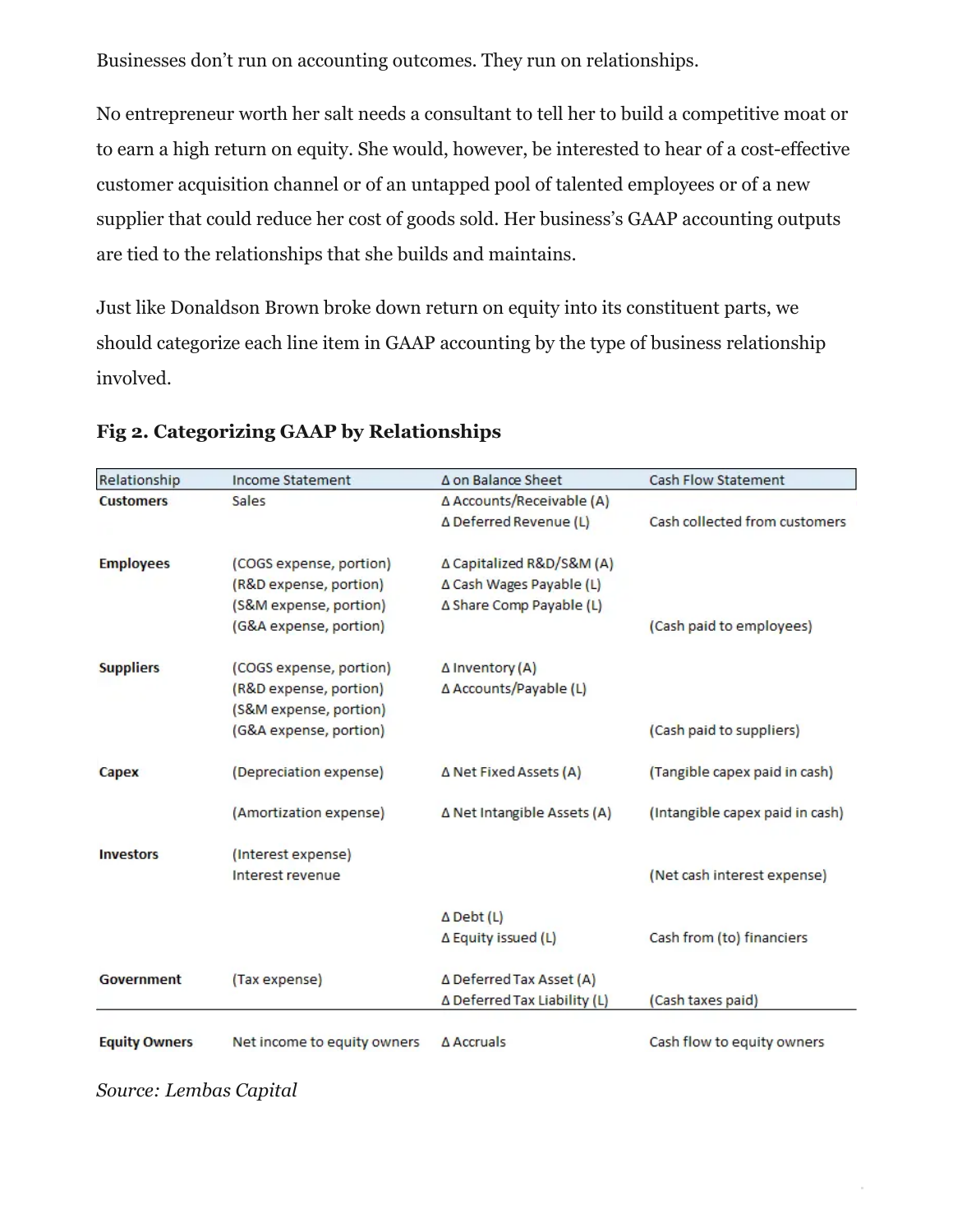This framework would help you identify which relationships are overperforming or underperforming. You could follow how each line item is connected across the financial statements and then dig into anything you find particularly interesting. Excel-related questions on each quarterly analyst call would be all but eliminated (perhaps I'm dreaming here).

But companies today don't report their statements from the journal entries on up, and their business relationships are underappreciated in our current methods of analysis.

Every mismatch between GAAP metrics and business reality is a potential alpha opportunity for you.

To start, we'll look at revenue recognition, the cash conversion cycle, and free cash flow.

*Not all of a company's key relationships result in a financial contract. That's why some are not mentioned in the example GAAP statements in Fig 2. You might consider Capex as a form of payment to suppliers, but I've kept those relationships separate to make it easier to follow. You could also create more categories, but I stopped at 7 to keep things relatively simple (customers, employees, suppliers, investors, competitors, the government, and the public at large).*

**[Download a PDF of this memo](https://lembascapital.com/library/wp-content/uploads/2020/10/Note-to-a-Newly-Liquid-Entrepreneur-_-Lembas-Capital.pdf)** [Download](https://lembascapital.com/library/wp-content/uploads/2020/10/Note-to-a-Newly-Liquid-Entrepreneur-_-Lembas-Capital.pdf)